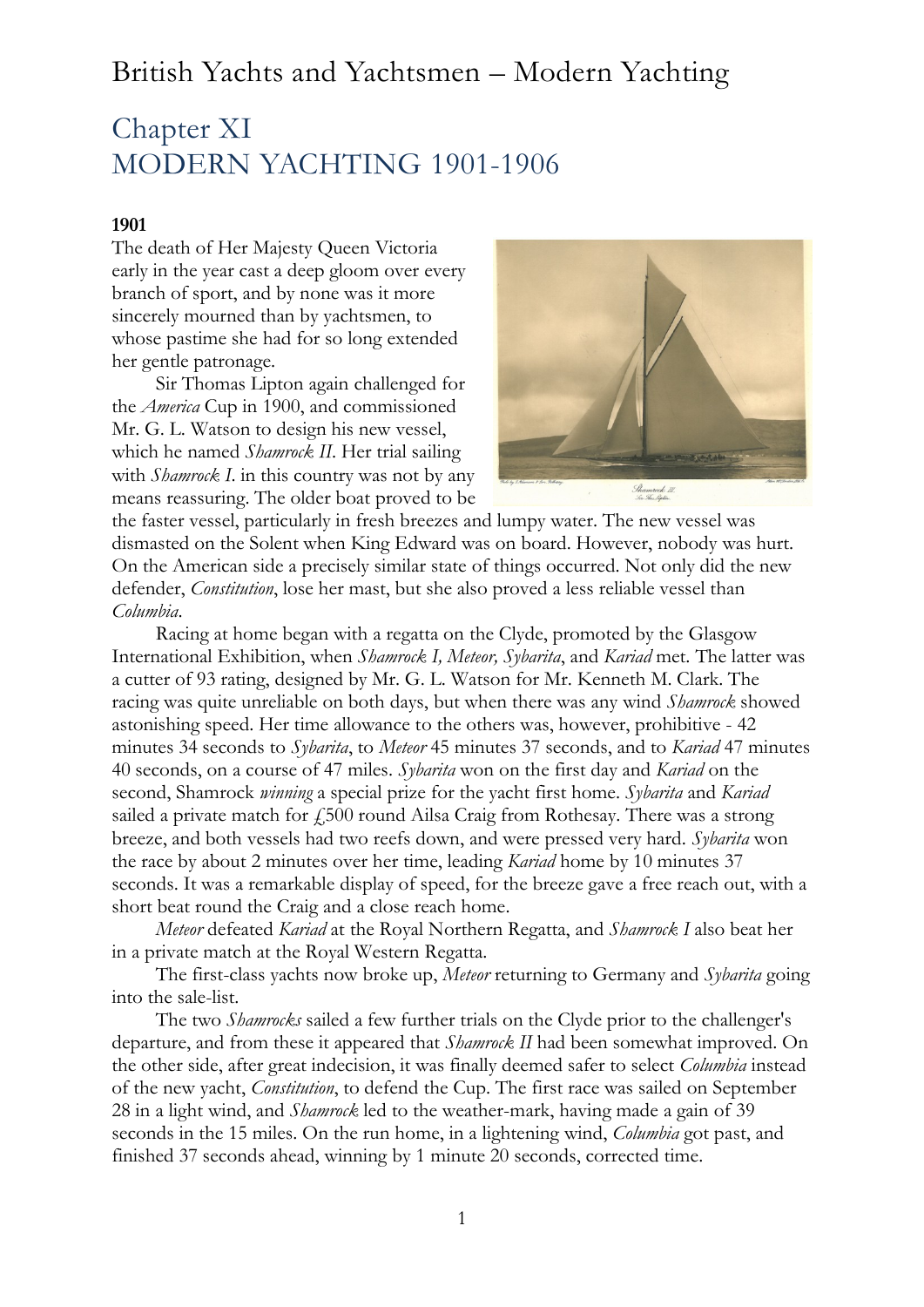The second race was sailed on October 3 in a north-east wind of 12 knots strength. *Shamrock* was beaten by 3 minutes 35 seconds. The race showed *Columbia* to be the faster vessel both reaching and on the wind.

The last race was sailed on October 4 in a moderate breeze, steady at first and fluky afterwards. *Shamrock* ran to the lee-mark faster than *Columbia*, and gained 49 seconds, but lost on the wind. Her handling was severely criticized, and there is little doubt that she would have won these Cup races if she had been (1) carefully tuned up at home, and (2) handled as well as the defender. She lost the last race by 41 seconds, *Columbia* crossing the lee end of the winning line 2 seconds after she had crossed the weather end.

Only one new yacht, *Nevada*, was built this season for the 65-foot class. She was designed for Mr. P. M. Inglis by Mr. C. Herreshoff, a nephew of the famous American designer. Her only opponent was *Tutty* (Mr. W. C. S. Connell) which proved too good for her. *Nevada* was a very lightly built and short craft, of very small displacement. She showed great speed in light weather.

The 52-foot class consisted of three vessels, all new craft. *Gauntlet* and *Balœna* had been designed by A. E. Payne for Mr. W. P. Burton and Mr. Andrew Coats respectively, while *Magdalen* was designed by Fife for Baron de Forest. *Gauntlet* and *Magdalen* were designed under the new rating rule, while *Balœna* had been built in the previous year, but not launched, owing to the absence of her owner in South Africa. *Gauntlet* and *Magdalen* were opposed to each other in the opening matches of the season, all of which were won by the Fife boat. *Gauntlet* did not go north to the Clyde, but *Balœna* opened her racing there. She did not, however, fare much better than *Gauntlet* had done earlier in the season, and had a stern chase almost every day. *Magdalen's* first defeat was at the Royal Northern Regatta, when she lost some ten minutes in picking up a man who had fallen overboard in a hard breeze. The three met in the Solent, and then continued their racing at the Western regattas. *Magdalen* was, however, almost invincible, and in forty-two starts scored thirty-eight wins.

*Magdalen* had been selected by the Royal Temple Yacht Club to defend the Coupe de France against the Duc Decazes, who challenged with *Quand Meme*. She turned out to be slightly over 20 tons, French measurement, however, and the Cup was resigned without a contest. The Duc Decazes, nevertheless, brought his yacht over to sail some private matches with *Magdalen* at Weymouth in the end of August, with the result that *Magdalen* showed a pronounced superiority.

Captain J. Orr-Ewing had a new 36-footer, named *D*, built for him by Mr. C. Sibbick in the early part of the season, but after a little racing he ordered another, named *Piccolo*, from Messrs. Fife and Son, and this boat was very successful. *Cuckoo* (Miss Cust) was also built by Sibbick, and she proved a fast little vessel. *Girleen* (Mr. J. Gretton, jun.) and *L' Allegra* made up an excellent class. The 30-foot class was composed of *Sorais*, Mrs. Allen; *Petrel*, Colonel Clifton Browne; and *Mayfly*, Mr. H. Jefferson. *Sorais*, designed and built by Mr. Harley Mead, proved a remarkably fast little craft. *Phalarope* (Captain R. T. Dixon) was a very successful boat in the 24-foot class.

There was a considerable amount of handicap racing throughout the season, which took the place of full entries in the open classes.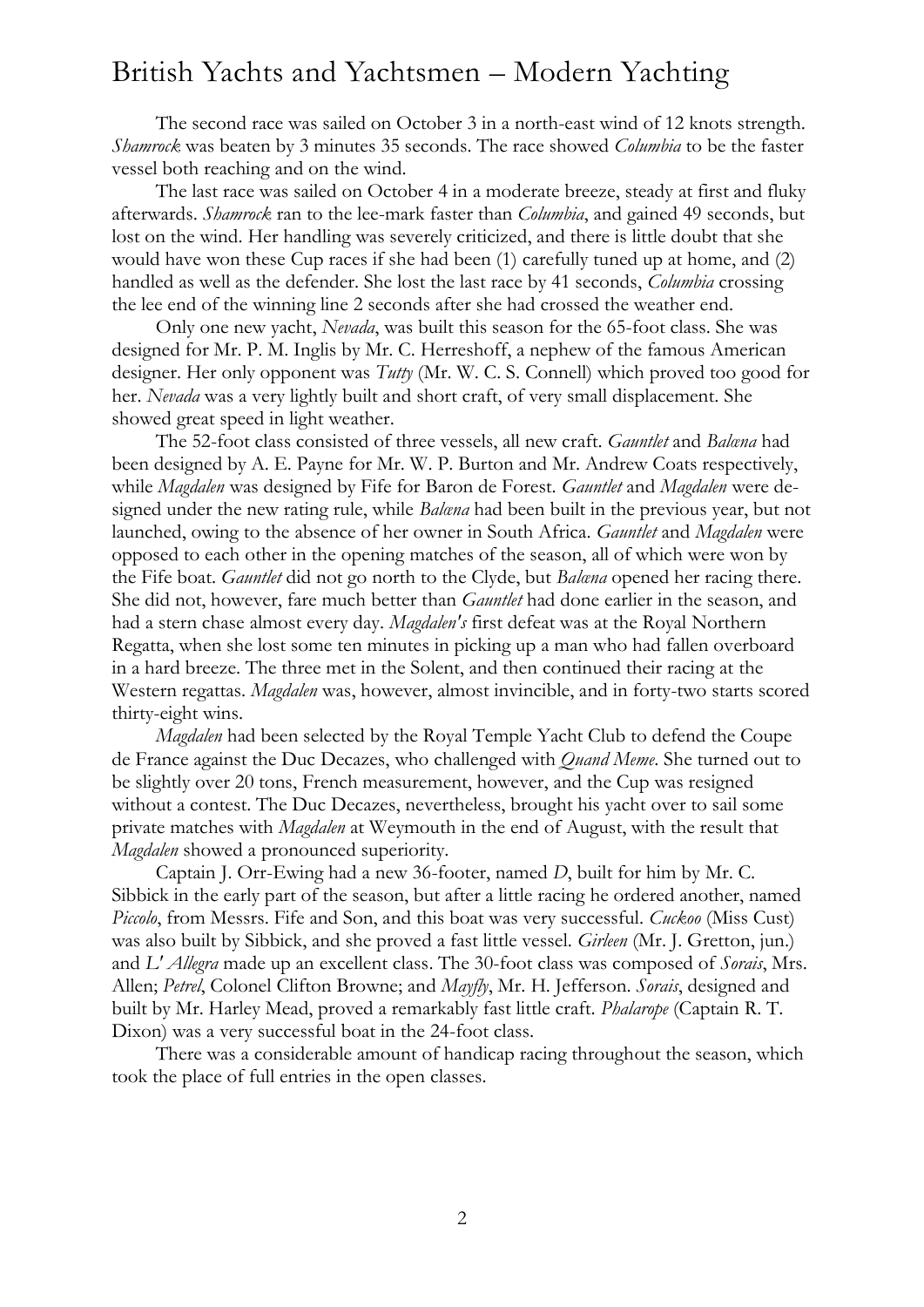### **1902**

This year the German Emperor abandoned his yawl *Meteor II.* for a new schooner designed by the American draughtsman, A. Cary Smith. The vessel, which was named *Meteor III* measured 120 feet on the loadline, by 27 feet beam and 15 feet draught. Mr. W. Fife also designed a new schooner, named *Cicely*, for Mr. Cecil Quentin, of 90 feet waterline, 23 feet beam, and 14 feet draught. Both vessels were intended to be 'fast cruisers.' *Cicely* first met *Meteor III.* in German waters, and it soon became apparent that the British vessel was much the superior of the two, particularly on the wind. On this point of sailing *Cicely* proved a truly remarkable vessel, and pointed wonderfully high for a schooner. Racing in the open classes was practically dead, the only vessels in commission being two new 52-footers: *Lucida*, designed by Mr. W. Fife for Mr. W. P. Burton, and *Camellia*, designed by Mr. A. E. Payne for Mr. Andrew Coats.

*Vol-au-Vent* was the winner, on time, of the cup presented by the German Emperor for a race from Dover to Heligoland. *Cicely* was scratch vessel, and had to allow *Vol-au-Vent* 5½ hours, and only led her in by 23 minutes.

*Kariad* raced in a few handicap matches on the Thames, and then joined *Bona* in handicaps on the Clyde. *Tutty*, sailing in splendid form, also sailed with her, and the racing was remarkably good. *Sybarita, Kariad*, and *Carina* raced for His Majesty's Cup at the Royal Northern Regatta in paltry and wet weather, *Kariad* finishing over an hour ahead of *Sybarita*.

*Bona* sailed for the south, and joined a large handicap class, composed of *Cicely, Brynhild, Irex, Namara, Navahoe, Tutty, Clara, Creole, Columbine*, and *Susanne*. At the Ostend Regatta, at the end of July, *Cicely* won in the first match, and *Navahoe* in the second and third. The Cowes Week brought little open racing, though a very large number of yachts appeared in handicaps. There were no less than twelve starters for His Majesty's Cup in the Royal Yacht Squadron Regatta, and the trophy was won by Sir James Pender's *Brynhild*, which finished ahead of *Meteor* and the rest of the fleet. Next day, in a strong southerly breeze, *Meteor* defeated *Sybarita* on Yacht Racing Association time allowance. On the same day no less than fifteen vessels started for the German Emperor's Cup. This was a hard reaching match of 50 miles, and the fine old *Irex* won the prize on time - a truly remarkable display of speed. She finished only 16 minutes 21 seconds astern of the leader, *Cicely*, a vessel of three times her tonnage, and beat *Namara* by over 6 minutes - a wonderful feat for a vessel nineteen seasons old.

The only 52-footers racing this year were *Lucida* and *Camellia*. The former proved the better boat, but *Camellia* was much improved by some alterations after the opening matches on the Thames, and the two boats sailed many excellent races. *Nyama*, a Fifedesigned 36-footer (Captain J. Orr-Ewing), and *Girleen*, a Payne boat (Mr. J. Gretton), were closely matched. On the Clyde this class was represented by three new boats: *Eileen* (Mr. Sydney Mason), *Ensay* (Mr. J. Stewart Clark), both designed by Mr. W. Fife, and *Barabel* (Mr. Charles Maclver), the crack, by Mr. Alfred Mylne, now fast becoming famous.

The death took place this year of Mr. William Fife, sen., whose name figures so honourably in the annals of British yachting.

In the autumn of this year Sir Thomas Lipton again announced his intention of challenging for the *America* Cup, and commissioned Mr. W. Fife to design the new vessel.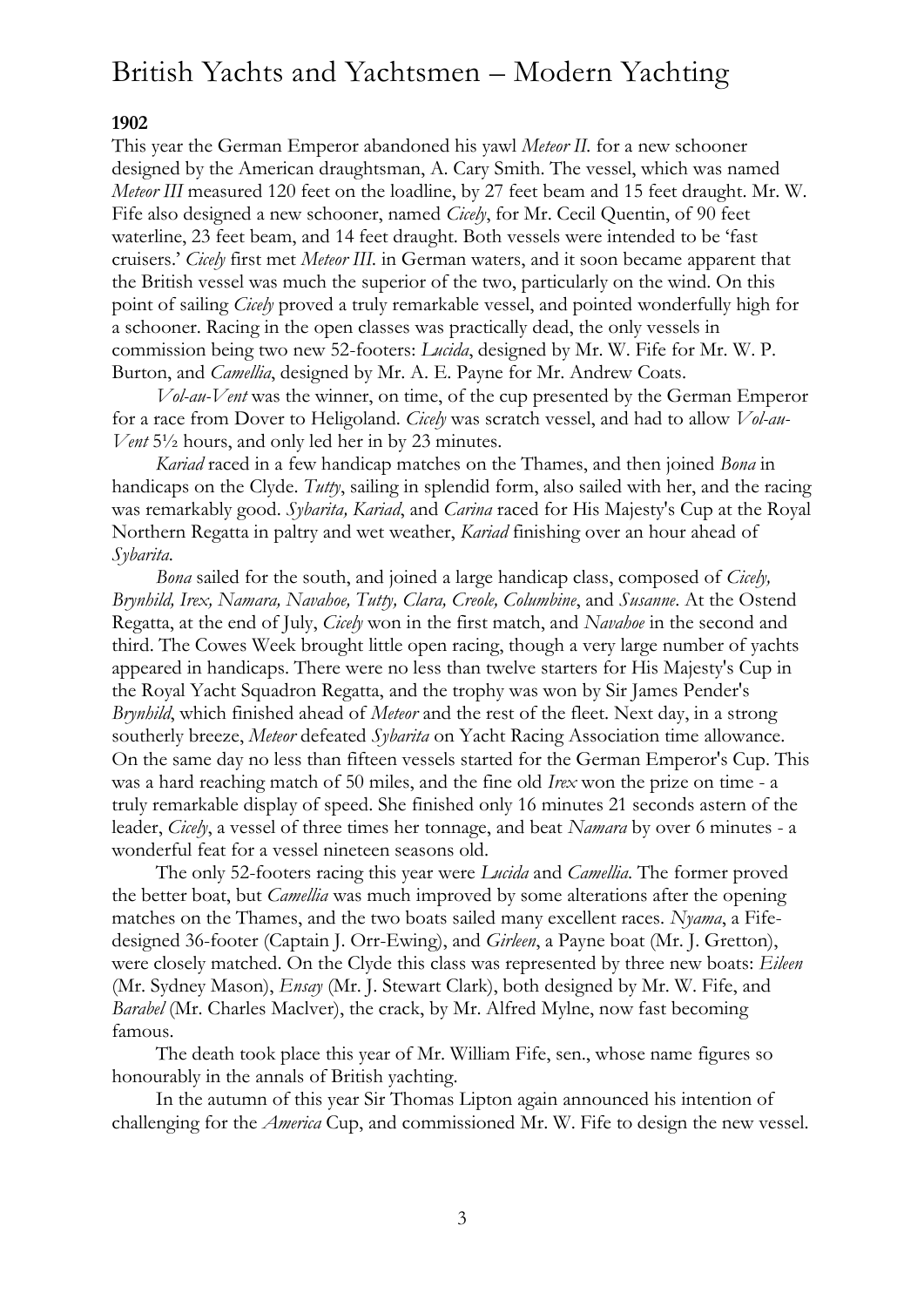### **1903**

There were no first-class yachts in commission at the opening of the season, but a fine new cruising yawl, named *Valdora*, was designed by Mr. W. Fife for Mr. J. G. Douglas Kerr, and she joined the handicap class, in which *Namara*, *Maid Marion*, and *Creole* were the most noted entrants. A smaller handicap class, composed chiefly of ex 52-footers, supplied good sport. In this the following yachts usually sailed: *Gauntlet* (Mr. J. R. Payne), *Senga* (Mr. George Terrell), *Viera* (Messrs. F. and H. Last), and *Morning Star* (Mr. N. T. Kershaw). In addition to these, *Nan*, a smart little Fife-designed cruiser belonging to Messrs. Elder and Hall-Say, and *Nebula*, a cruiser designed by Mr. F. Shepherd, and owned by Mr. A. K. Stothert, also competed with considerable success.

A new 52-footer, *Moyana*, was designed by Mr. Alfred Mylne for Mr. Leuchars, and another, *Viola*, was designed for Mr. W. B. Paget by Mr. C. Nicholson. These, with *Camellia* and *Lucida*, made up the 52-foot class.

*Meteor, Cicely, Clara*, and *Brynhild* raced in the Royal Thames (handicap) match from the Nore to Dover, *Brynhild* (Sir James Pender) winning in very paltry weather. The same club had a day's racing at Dover on June 16, but the weather was again very calm.

The German Emperor's Cup race from Dover to Heligoland was started on June 22. Eight yachts, including *Cicely*, started, two of these being new schooners - *Adela*, 235 tons, designed by Mr. W. C. Storey for Mr. Claud T. Cayley, and *Evelyn*, 236 tons, also designed by Mr. W. C. Storey for Mr. George Flett. The winner was the Marquis of Camden's *Fiona*, yawl, 151 tons.

*Valdora, Bona,* and *Brynhild* raced at Cork, *Bona* winning the King's Cup presented to the Royal Munster Yacht Club. This was the sixth royal trophy won by *Bona*, and a similar feat had only been accomplished previously by *Britannia*, *Egeria*, and *Fiona*, although nearly 150 such prizes had up to that time been presented by the Sovereign. The Royal Irish Regatta, which was fixed before the Clyde racing, proved quite a fiasco.

The Clyde regattas this year were unusually tame, the only yachts of large size competing being. *Bona* and *Valdora*, which raced under handicap. *Valdora* proved herself to be a very smart vessel. The four 52-footers, however, rendered capital sport, and the prizes were well distributed. *Moyana* turned out to be a very smart craft, and. *Viola* was fast in light weather. In the 36-foot class, *Barabel* (Mr. Charles Maclver), *Ensay* (Mr. J. Stewart Clark), *Eileen IV.* (Mr. Sydney Mason), and *Falcon* (Messrs. Connell), made excellent racing.

*Meteor* won His Majesty's Cup at the Royal Yacht Squadron Regatta, *Brynhild*, *Glory, Cariad* (ketch, the Earl of Dunraven), *Fiona* (yawl, 151 tons), and *Cetonia* also competing. No fewer than seventeen vessels started in the Squadron race for the German Emperor's Cup, *Bona* winning first prize, *Cicely* second, and *Glory* (Sir Seymour King) third. The lastnamed sailed remarkably well, and managed to lead the smart *Brynhild* all day.

In the Solent the 36-foot class had died out, its chance of support being destroyed by a class of one-design boats of slightly larger size being instituted. Lord Albemarle was chiefly interested in inaugurating the class, in which there were six yachts: *Harmony* (the Earl of Albemarle and Lord Brassey), *Jean* (Mr. John Gretton), *L'Amoureuse* (Mr. Charteris), *Heroine* (Mr. Rivett Carnac), *Caprice* (Major Balfour and Mr. Jefferson), and *Eileen* (the Hon. A. Greville and Mr. B. Fitzgerald).

The 30-foot class was reduced to *Andrum* (Captain J. Orr-Ewing), *Sorais II* (Mrs. Allen), and Tern (Colonel Clifton Brown). The former were both Fife boats, and *Andrum* was crack of the class. *Duet* (Miss Cox and Mrs. Schenley), *Phalarope* (Captain R. T.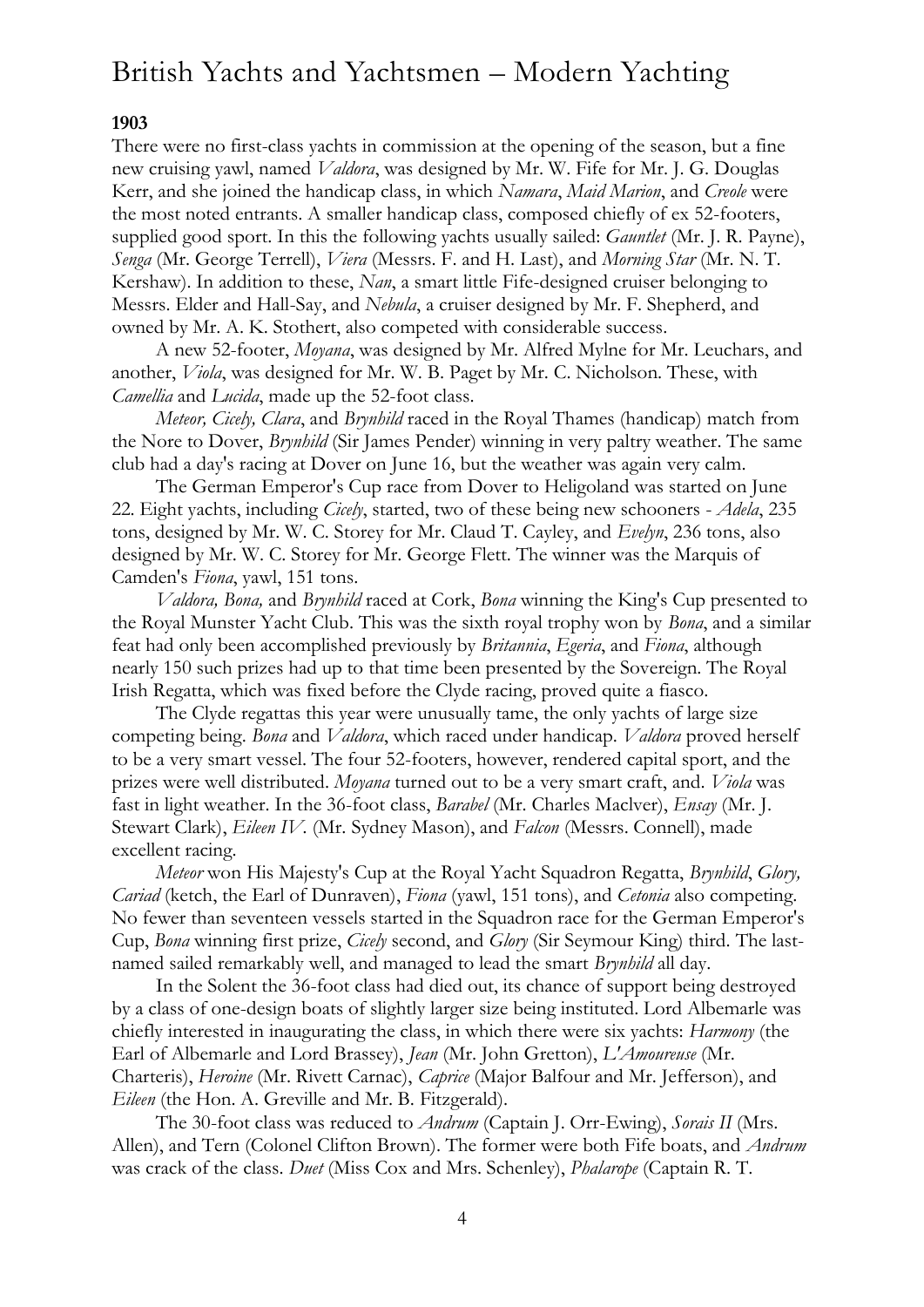Dixon), and *Campanula* (Mr. Froude), composed the 24-foot class, and of these *Duet* was the most successful.

In the early part of the season a considerable amount of trial-racing took place between *Shamrock I* and *Shamrock III*. The new vessel, which was of extremely taking appearance, was obviously much the faster of the two. She lost her mast at Weymouth in much the same way as *Shamrock II* two years before. Sir Thomas Lipton decided to take both yachts out to New York for the purpose of further trial-racing there, and in the course of these the older vessel seemed to improve in her form. The Americans had many trials between *Columbia, Constitution*, and *Reliance*, the new Herreshoff defender, and the last-named was finally selected. She was a vessel of very extreme type, being of somewhat pronounced scow-shape, and having a sail-spread of nearly 1,900 square feet more than that of *Shamrock III*. The first Cup race was sailed in a smart breeze on August 22, when *Reliance* won by 7 minutes 3 seconds. Some of her lead was due to a shift of wind, and *Shamrock* was handicapped by a badly setting mainsail; still, *Reliance* clearly showed greater speed off the wind. The second race was sailed on August 26, and *Reliance* won by 1 minute 19 seconds. The wind was light, and *Shamrock* made a poor start, crossing the line 19 seconds after the limit gun. She lost 49 seconds in the beat to the first mark, 15 seconds on the second leg, with a quartering wind, and sailed about level on the reach in. She would have been beaten by a minute only had she not lost time at the start, and might have saved her time if the breeze had held good to the finish. The third race was sailed on September 3 in a light wind, which freshened on the run home. *Shamrock* was badly beaten on the turn to windward, and as a thick fog came on in the run home she did not finish. The Cup, therefore, was successfully defended. The type of the two boats, however, differed vastly, and the American craft was of such design that it was universally recognized that it would be unwise to send any vessel of her type across the Atlantic.

The death took place of the celebrated designer, Mr. Arthur E. Payne, on September 9. He was the designer of many very smart yachts, having draughted the lines of no less than 175 vessels. Of these, Sir Seymour King's cruising yawl, *Glory*, was the largest, 205 tons. Mr. Payne ranked next to Mr. W. Fife among British designers of racing yachts. Unfortunately, he never obtained the opportunity of designing a first-class racing vessel, his largest work being for the 40-rater and 65-foot classes.

#### **1904**

Open racing was at a very low ebb this season, only two. new yachts of any importance having been built. These were *Zinita*, 65-footer, designed by Mr. W. Fife for Messrs. Connell, and *Maymon*, 52-footer, by the same designer, and owned by Mr. S. Butler. The former found no opponent in her class, and was obliged to put up with handicap racing throughout the season. *Maymon* proved to be the best of the 52-foot class, which included *Moyana, Lucida, Camellia*, and, occasionally, *Gauntlet*. *Moyana* started in no less than thirtyeight matches, *Maymon* in thirty-four, and *Lucida* in thirty-six. The latter was unsuccessful in the early part of the season, but showed better form as it advanced.

A very handsome new yawl of 147 tons, named *White Heather*, entered the large handicap class this year. She was designed by Mr. W. Fife for Mr. Myles B. Kennedy, and turned out to be a fast vessel, though at first she seemed somewhat tender. *Bona*, *Brynhild, Clara, Valdora*, and *Merrymaid*, were her principal opponents. The latter, a cutter of z o6 tons, was designed by Mr. C. Nicholson for Mr. T. A. Hardcastle.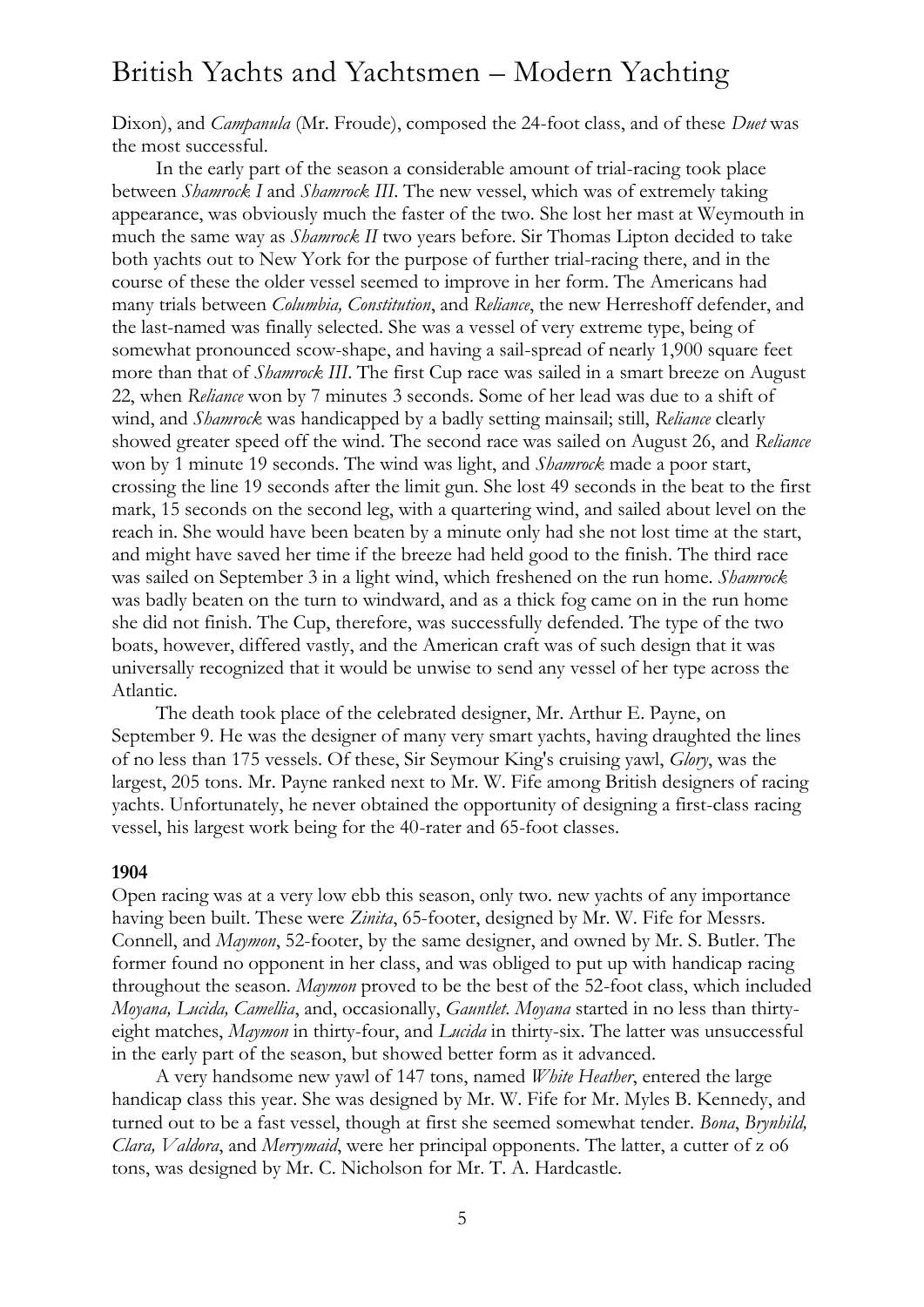*Ingomar*, an American Herreshoff-designed schooner of 248 tons, belonging to Mr. M. F. Plant, visited this country and took part in the racing. She sailed in the Emperor's Cup race from Dover to Heligoland, *Valdora* being the winner; but at the Kiel regattas she displayed great speed when racing with *Hamburg* (ex *Rainbow*) and *Meteor*, for both of which she was more than a match.

The principal class at the Clyde regattas was formed of *Bona, Zinita, Merrymaid,* and *Carina*, and these were raced in handicaps. The Irish regattas were also very badly attended.

*Brynhild* won the Squadron King's Cup after a close race with both *Meteor* and *Glory*, this being the second year in succession in which she gained this prize. *Creole* won the German Emperor's Cup next day, sailing in remarkable form against *Ingomar, White Heather, Merrymaid, Brynhild, Valdora, Tutty*, and *Thérèse. Ingomar* was a fin-keel vessel drawing 17 feet of water, and had a very large sail area. Many people considered that she was much too leniently treated by the handicappers throughout her visit. *Bona* was thought to be too much of a racer to enter these handicaps on the South Coast, and it is not easy to see how the distinction could be drawn between her and *Ingomar*. However, not an undue share of first prizes rewarded her in British waters. In Europe she sailed twenty-two races, winning twelve first, four second, and one third prize. The real object of her visit was to race for the Cape May Cup, originally won by *Genesta*, but it transpired that the trophy (held by His Majesty) could not be found. Taken altogether, this season was Singularly uninteresting and uneventful, the falling off in the open classes being the more remarkable because the measurement rule was producing a good type of vessel.

#### **1905**

There was no first-class racing this season, the principal open racing being supplied by the 52-footers, two new vessels being built—*Britomart*, designed by Mr. Alfred Mylne for Mr. W. P. Burton ; and *Sonya*, designed and built for Mrs. Turner Farley by Messrs. Herreshoff, of Rhode Island, U.S.A.

The German Emperor's Cup race from Dover to Heligoland was started on June 17 under a sealed handicap, and resulted in a victory for Herr 0. Holdschinsky's schooner *Susanne*, *Thérèse* taking second prize, *Navahoe* third, and the schooner *Sunshine* fourth.

*White Heather, Brynhild*, and *Valdora* made up the large handicap class at the Thames regattas, with *Rosamond, Creole, Moonbeam, Betty*, and *Fiona* in a smaller class, but sometimes racing with the larger boats. The out-built 52-footers also raced on handicaps, and yielded very good sport.

A handicap race from Cowes to the Clyde was organized by the Royal London Yacht Club, and started on June 22. Six yachts competed—viz., *White Heather* (winner), *Valdora* (third prize), *Brynhild, Merrymaid, Adela*, and *Norlanda* (second prize). The last named was a new schooner of 103 tons, designed by Mr. C. E. Nicholson for Mr. Fred Milburn. This fleet reinforced the local resources of the Clyde, and, as the four 52-footers also went north, the Clyde regattas were fairly good. It was, however, otherwise with the Irish fixtures, and the Royal Irish Yacht Club, finding no prospect of securing even a small attendance of racing yachts, abandoned its regatta altogether—the first time in fifty years when the season passed without a first-class regatta at Kingstown. The Clyde clubs presented prizes for a return race from the Clyde to Cowes, which took the vessels clear of Irish ports. The same yachts as raced north started in this match, with the exception of *Brynhild*, and *White Heather* repeated her victory.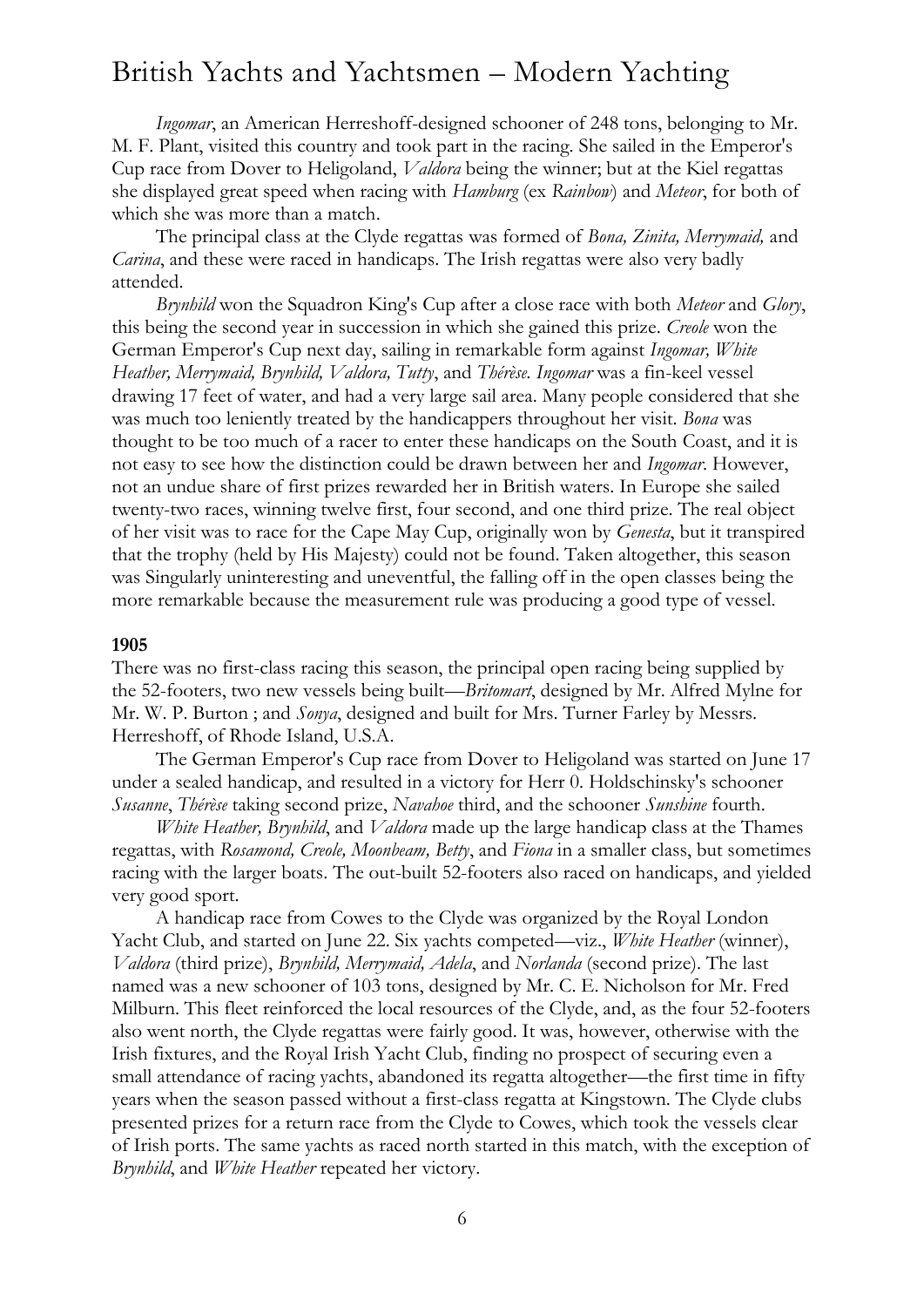*Satanita, Meteor, Brynhild, Cetonia, Cariad*, and *Sula* raced for the Royal Yacht Squadron. King's Cup, which was won by *Cariad* on a time allowance of 56 minutes 24 seconds. Seventeen vessels entered for the Emperor's Cup race, which was won by Mr. Felix Simon's schooner *Thérèse*. *Brynhild* was winner of the Town Cup, and *Navahoe* won the Squadron Cup on the last day. With so many fine vessels racing, it was generally felt that handicapping was an unsatisfactory method of rendering the matches interesting.

Throughout the season the 52-foot class made capital racing. *Maymon* headed the class with 13 first and 11 second prizes out of 36 starts, but *Moyana* ran her very close with 12 first and 8 second prizes in 35 starts. *Britomart*, with 6 first and 10 second prizes in 31 starts, had much the same record as *Sonya*, with 6 first and 7 second prizes in 27 starts. The last-named boat had the largest girth and the smallest *d* measurement of the fleet, and she was also the shortest on the water-line. She was a very powerful vessel, and hard on her spars, twice losing her mast.

The 36-foot class on the Solent was reinforced by the Clyde boats *Falcon* (Mr. Leckie) and *Maoona* (ex *Barabel*, Mr. Talbot Clifton), and these, with *Edie II* (Colonel Robin) and *Nyama* (Mr. Game), made capital sport. *Falcon* and *Maoona* proved the best boats of the class.

The 24-foot class was strong, *Jasmine* (Captain R. T. Dixon) being far the most successful. She was a new boat, the first designed by Mr. Arthur Payne, son of the celebrated designer of so many yachts. Mrs. Allen's *Su-Su* was next to her in number of prizes.

The celebrated yacht designer, Mr. G. L. Watson, died this year. Although famous throughout the world as the designer of racing yachts, he was no less conspicuously successful in later years in the planning of the largest steam yachts as yet built.

#### **1906**

The arrangement of fixtures was altered this season, with the result that the opening took place with the Clyde regattas. The Royal London Yacht Club again offered a prize for a race from Cowes to the Clyde, which was won by *Merrymaid*. During the winter Mr. Robert Young had a new cutter of 8o rating, named *Nyria*, designed by Mr. C. E. Nicholson, and although she was extremely heavily built and classed at Lloyd's, she and *White Heather* (83 rating) were raced throughout the season with Sir James Pender's *Kariad* (95 rating). *White Heather* was built as a fast cruiser, and was also classed at Lloyd's. These two yachts proved far more successful than *Kariad*, in spite of their heavy construction, *Nyria* in particular showing a remarkable turn of speed. On a 40-mile course *Kariad* allowed *White Heather* minutes 16 seconds, and *Nyria* 13 minutes 57 seconds, according to the Yacht Racing Association's time-scale, under which they generally raced. The races between *Nyria* and *White Heather* were extremely close, being frequently won by seconds only; but *Kariad* was very unsuccessful, and also had bad luck. Her rig was altered to that of a yawl later in the season, but this did not put her on equal terms with the other two. *Nyria* started 29 times, winning 16 first and 4 second prizes, whilst *White Heather* started 30 times, and won 11 first and 7 second prizes. *Kariad's* record was 1 first, 4 second, and 1 third in 21 races. At the end of the season Sir James Pender gave an order to Mr. C. E. Nicholson to design a new racer, and *Kariad* was abandoned, to be broken up.

The 52-foot class was composed of *Britomart*, *Moyana*, and *Sonya*. The last named was very unlucky, being frequently in trouble with the jaws of her gaff. The racing in the class was excellent, forty-five races being sailed in less than twelve weeks. Of these,